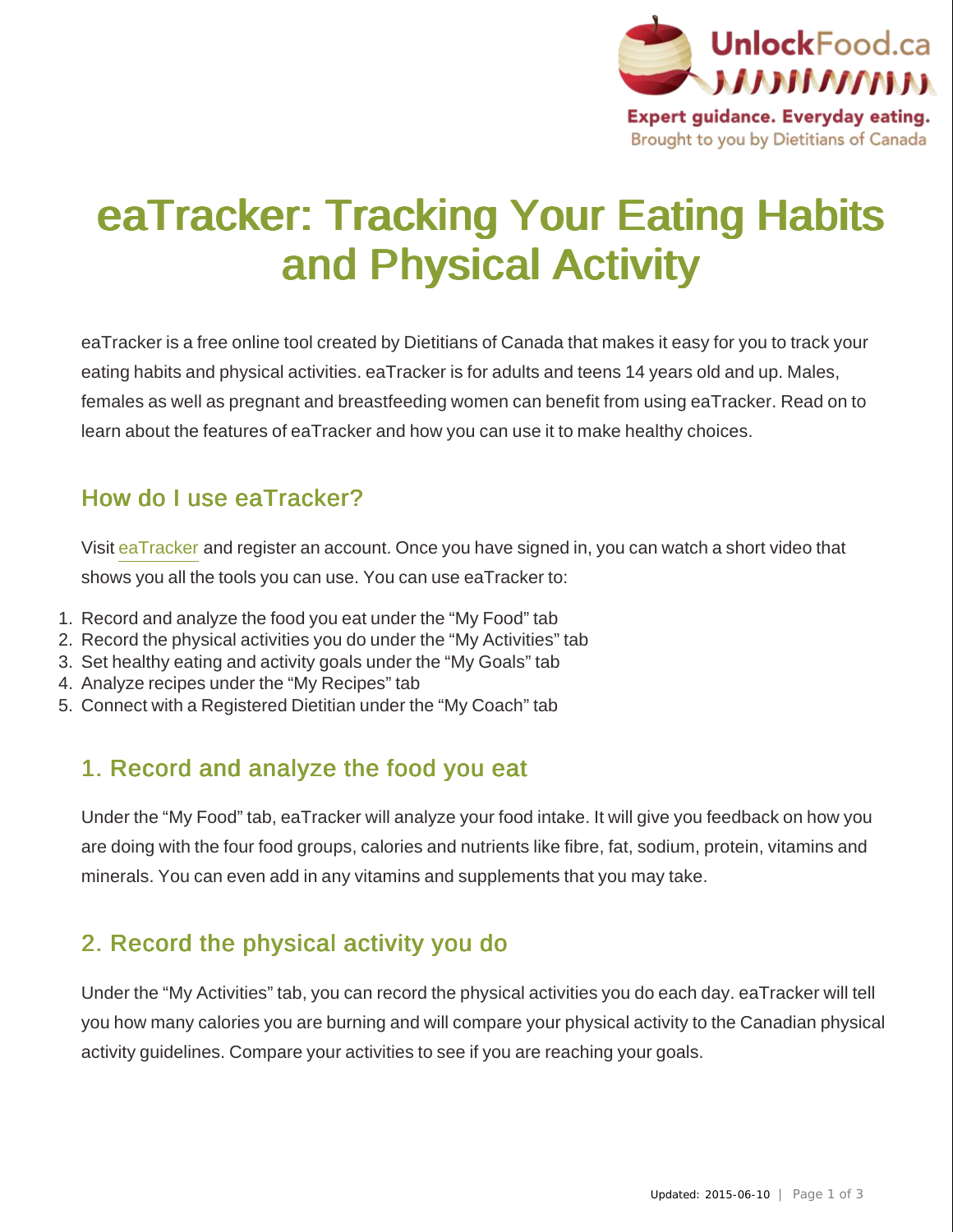

# 3. Set healthy eating and activity goals

With the [My Goals](http://www.eatrightontario.ca/en/eaTracker.aspx) tool you can:

Choose from a list of ready-made goals or write one yourself.

Get weekly emails from EatRight Ontario with tips and motivational messages!

Log in weekly to track your progress.

Get support with your goals by talking to the dietitians at EatRight Ontario at 1-877-510-510-2.

#### 4. Analyze recipes

Under the "My Recipes" tab, you can analyze your own favourite homemade recipes. Find out how many grams of fibre or fat are in a serving of your recipe. You can save your favourite recipes and make it easy to add to your daily menu food choices next time you have the same dish.

# 5. Connect with a Registered Dietitian

Registered Dietitians can work with you as a coach on eaTracker. Your Registered Dietitian coach can comment on your food intake. They can also provide advice to help you achieve your healthy eating and weight goals.

Ask your dietitian to coach you through eaTracker. [Find a Dietitian](http://www.dietitians.ca/Find-A-Dietitian/Search-FAD.aspx) you don't already have a Registered Dietitian as a coach. There is a fee for the service of a private practice dietitian. This fee is set by the dietitian. Getting coached by a Registered Dietitian is optional.

Remember, you can get support with your goals by talking to the dietitians at EatRight Ontario at 1-877- 510-510-2 and it's free!

## Take home message

Whether you want to track your food intake, set healthy eating and physical activity goals or analyze your favourite recipe, eaTracker is a tool that can help you reach your goals no matter what they are!